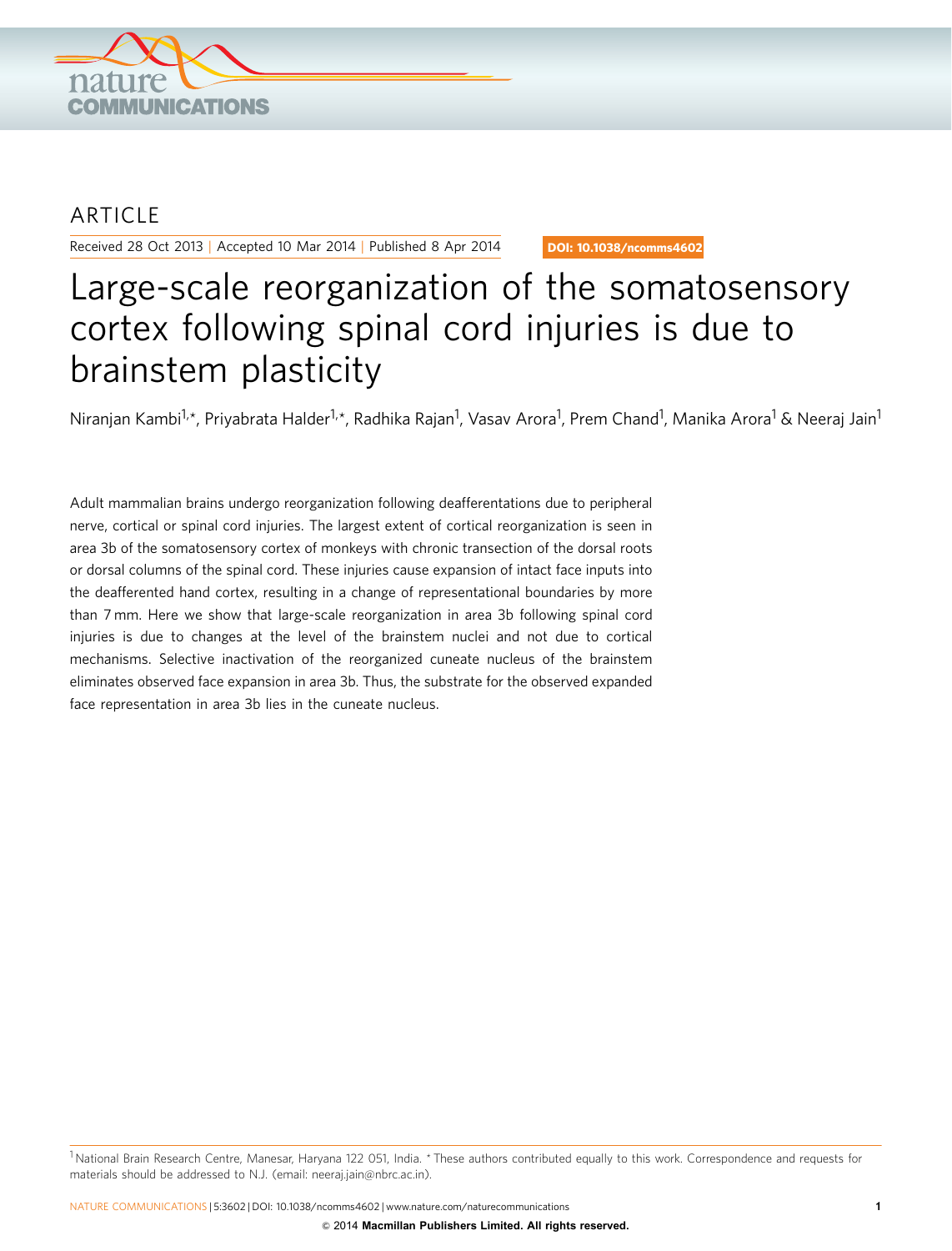M assive deafferentation due to spinal cord injuries in adult primates results in large-scale changes in the brain organization. For example, following lesions of the dorsal columns of the spinal cord, face inputs expand into the deafferented hand representation of the primary somatosensory area 3b, shifting the representational boundaries by 7–14 mm (refs 1–4) and sometimes more<sup>2</sup> . Such large-scale expansion of chin inputs into the deafferented hand region was first described in adult macaque monkeys<sup>5</sup> that had undergone transection of the dorsal roots from C2 to T4. This kind of reorganization is seen in many other parts of the brain including second somatosensory and parietal ventral areas of the somatosensory cortex<sup>3</sup> and the ventroposterior lateral nucleus (VPL) of the thalamus<sup>2,4</sup>. Brain reorganization causes perceptual abnormalities such as phantom sensations and phantom pain $6-9$  and also has implications for recoveries from such injuries $10$ . However, mechanisms of brain reorganization are not known.

Interconnections between the hand and the face representations along the dorsal column-medial lemniscal pathway are absent or extremely restricted<sup>11-14</sup>. Therefore, the reorganization is unlikely to be due to unmasking or potentiation of previously existing but silent connections that can occur when the primary afferent drive is removed<sup>15,16</sup>. The plastic changes are, therefore, likely to be mediated by axonal sprouting<sup>13</sup>, or withdrawal of synapses and neuronal degeneration following deafferentations<sup>17</sup>. The mechanisms that lead to brain reorganization can operate at

the cortical<sup>18,19</sup>, thalamic<sup>17,20</sup> or brainstem levels<sup>4,21,22</sup>, or even at multiple sites<sup>13</sup> (Fig. 1). In the cortex there is evidence that axonal sprouting plays a role in visuotopic reorganization following retinal lesions<sup>23,24</sup>. Sprouting also accompanies expansion of stump representation in the somatosensory cortex following limb amputations<sup>25</sup> and plasticity of the motor cortex<sup>26</sup>. In the brainstem nuclei sprouting of inputs from the trigeminal nucleus into the cuneate nucleus has been shown following dorsal column injuries<sup>22</sup>. Degenerative changes in the cortex, thalamus and cuneate nucleus are observed in monkeys with long-term loss of sensory inputs<sup>20,27</sup>. Thus, mechanisms operating at any one or all of these sites along the somatosensory pathway could potentially contribute to cortical reorganization. However, no causal relationship between any of these changes and cortical reorganization has been shown.

Here we determined the extent to which mechanisms operating at different levels potentially contribute to the cortical plasticity in macaque monkeys with unilateral lesions of the dorsal columns at cervical levels. We first show that corticocortical mechanisms do not contribute to cortical plasticity. We then show that reorganization of the cuneate nucleus of the brainstem is the critical change that is required for manifestation of large-scale brain plasticity. Expansion of the chin representation in area 3b, and perhaps in the VPL of thalamus and the rest of the brain, is an upstream reflection of the reorganization of the brainstem nuclei.



Figure 1 | Possible mechanisms of large-scale brain reorganization and the experimental design. (a) Location of area 3b in the posterior bank of the central sulcus is shown on an outline diagram of the macaque brain. Central sulcus (CS) is drawn partially opened. D, dorsal; IPS, intraparietal sulcus; LS, lateral sulcus; R, rostral. (b) Normal somatotopy in area 3b showing representation of the hand (blue), chin (orange) and other parts of the face (red) on en face view of the posterior bank of CS reconstructed from histological sections of the brain. Dots mark locations of the recording sites where receptive fields of the neurons were mapped (see 'Methods'). Scale bar, 1 mm. (c) In normal monkeys inputs from the chin ascend to area 3b via the trigeminal nucleus of the brainstem (Trig) and the ventroposterior medial nucleus (VPM) of the thalamus. Inputs from the hand ascend via cuneate nucleus (Cu) and the ventroposterior lateral nucleus (VPL). (**d**) In monkeys with chronic lesions of the dorsal columns, neurons in the deafferented hand region of area 3b<sup>1</sup>,  $VPL^2$  and cuneate nucleus (this study) respond to touch on the chin. Possible mechanisms include growth between the normal chin inputs and the deafferented hand regions at the cortical, thalamic or brainstem levels (black arrows)<sup>13</sup>. (e) Inactivation of the normal chin region in area 3b would silence the expanded chin representation if cortical growth is the primary cause for area 3b reorganization. (f) If area 3b reorganization is due to upstream effects of growth at the medullary level, inactivation of the reorganized cuneate nucleus would render silent the expanded chin representation in area 3b.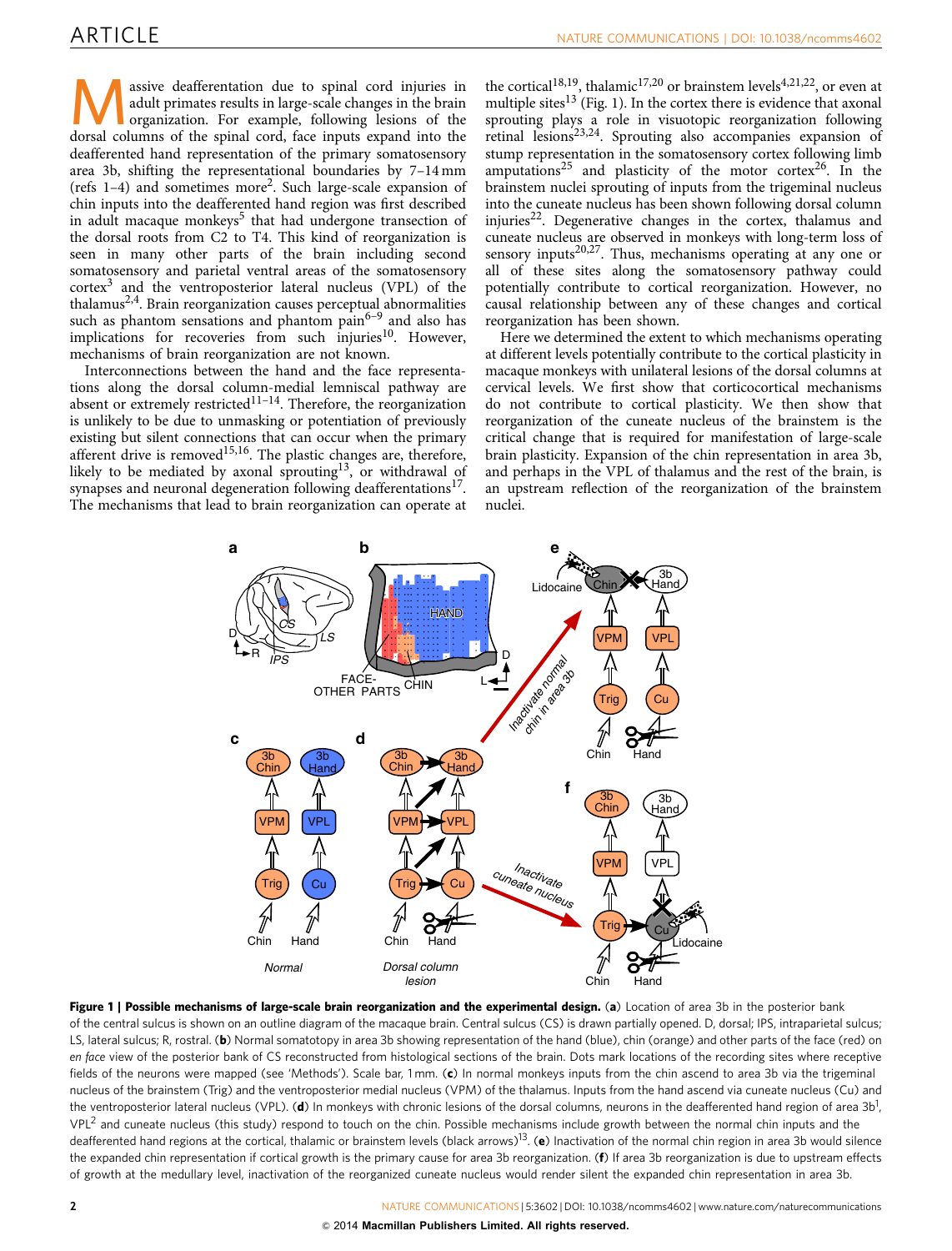### Results

Large-scale plasticity is not due to cortical mechanisms. We first determined whether in monkeys with dorsal column lesions expansion of chin representation into the deafferented hand region of area 3b is mediated by cortical mechanisms. We hypothesized that, if expansion of the chin inputs into the deafferented hand region of area 3b is due to growth from the normal chin representation, inactivation of the normal chin region would silence the medially expanded chin representation (Fig. 1). We tested this hypothesis in three macaque monkeys LM76 (Macaca mulatta), LM95 (Macaca radiata) and LM105 (Macaca mulatta) with chronic unilateral lesions of the dorsal columns.

In monkey LM76, we mapped the contralesional area 3b (see Methods and ref. 3) 20 months after transection of the left dorsal columns at C5 level (Fig. 2). The data revealed that the chin responsive region had expanded into the deafferented hand cortex as far medial as the cortex was mapped, a distance of 7 mm (Fig. 2a; compare with Fig. 1b). Responses to stimulation of the chin were evoked at 95.7%  $(n = 111)$  of the responsive sites medial to the hand-face border. At all the recording sites in the expanded chin representation, receptive fields were on the rostral part of the chin (Fig. 2c; Fig. 3). At few sites, neurons also responded to stimulation of the skin on the hand or the arm, likely due to minor sparing of the dorsal column fibres and the segmental level of the lesion<sup>2</sup>.



Figure 2 | Inactivating normal chin representation in area 3b does not affect chin expansion. (a) Somatotopy in area 3b of monkey LM76 with chronic dorsal column lesion. Neurons in the deafferented hand region respond to touch on the chin, shown in orange. Light blue arrowhead marks location of the hand-face border. At some of the sites, neurons responded to touch on both the hand and the chin because the lesion was partial (see the colour code). Black arrows on top mark the electrode penetrations illustrated in Fig. 3. Scale bar, 1 mm. (b) Top, reconstruction of the spinal cord in a coronal plane to show extent of the spinal cord lesion. Bottom, dark-field photomicrograph of a horizontal section of the spinal cord showing the lesion site (white arrow). The white dashed line marks the midline; black arrows mark boundaries of the grey matter. Lt, Left; R, rostral; Rt, right; Scale bar, 1 mm. (c) Location of chin receptive fields at sites marked as 1 to 4 in 'a' and 5 in 'c'. (d) Site of the lidocaine injection in the normal chin representation using a capillary tube attached to an electrode. Region of the normal chin representation, shown in grey, is transposed from 'a' for reference. After lidocaine infusion, neuronal responses in the normal chin representation were not evoked, whereas responses to chin stimulation in the deafferented hand region were not affected. (e) Location of the post-inactivation chin receptive fields at sites marked as 6 and 7 in 'd'. Receptive field for the site 5 was same as '2' shown in 'c', because they are the same recording site. (f) Peristimulus time histograms (PSTH) showing multiunit responses to tactile stimulation of the chin (see 'Methods'). Graphs show neuronal responses recorded at the corresponding sites marked in 'a'. Recording sites 1 and 2 were in the normal chin region, and 3 and 4 in the expanded chin representation. The x-axis range is from 100 ms before the stimulation onset (arrow) to 100 ms post-stimulus onset. Insets show the waveforms. (g) PSTH showing multiunit responses after lidocaine infusion at sites 5, 6 and 7 shown in 'd'.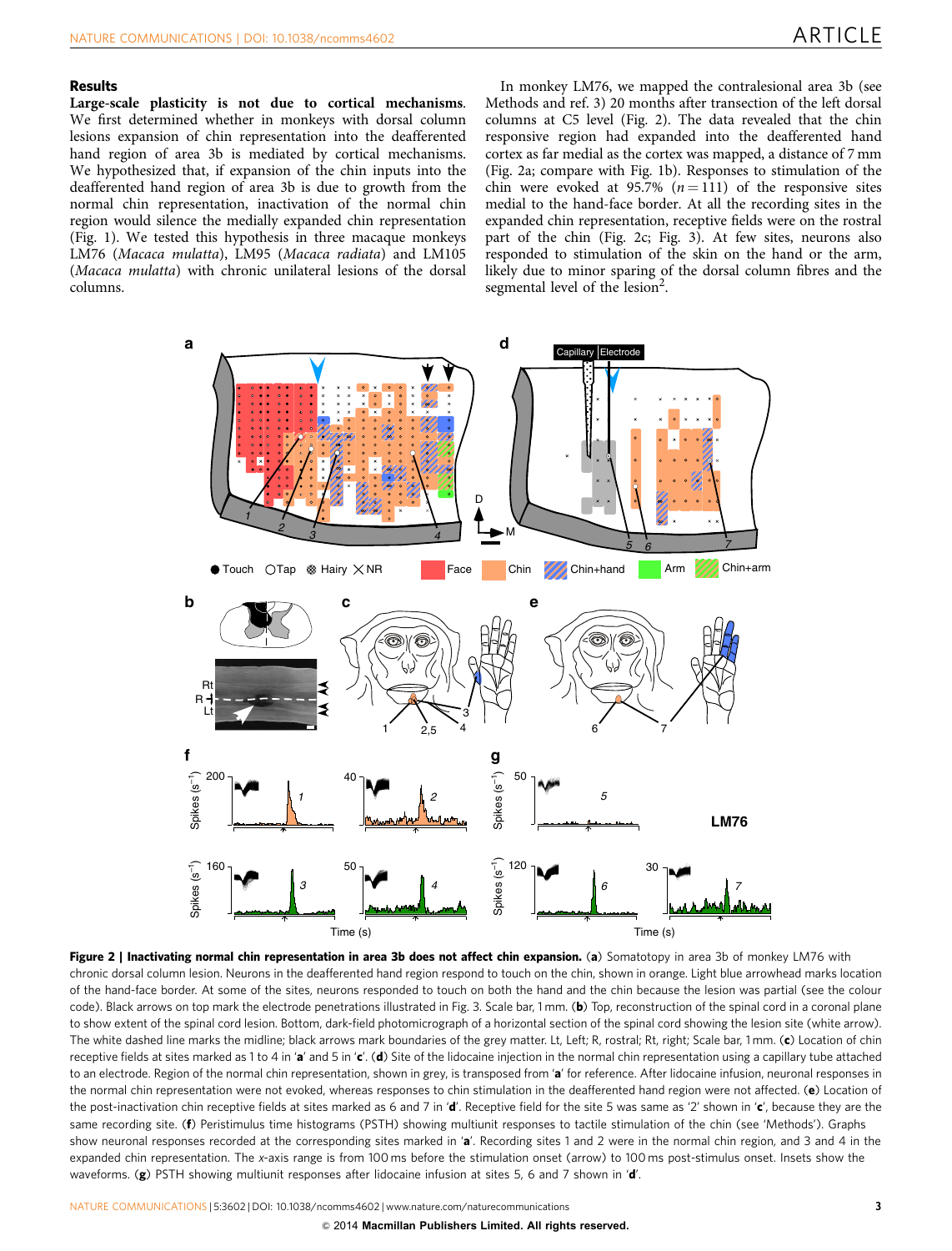

Figure 3 | Examples of receptive fields of neurons in area 3b of monkey LM76. (a,b) Receptive fields of neurons in the normal face region, other than the chin. (c-e) Examples of receptive fields in the normal chin representation. (f) The chin region encompassed by all the receptive fields of neurons in the expanded chin representation. The receptive fields were restricted to the rostral part of the chin (see Fig. 2). (g,h) Examples of receptive fields of neurons encountered in two penetrations marked by black arrowheads in Fig. 2a. Neurons at some of the recording sites had dual receptive fields on the hand and the chin due to sparing of the dorsal column fibres.

We then infused lidocaine (4%), a sodium channel blocker, in the normal chin representation of area 3b,  $\sim$  1.25 mm lateral to the hand-face border, using a fine capillary tube attached to a syringe pump (see Methods). An independently moveable electrode was attached to the capillary tube to continuously monitor neuronal responses in the vicinity of the electrode throughout the experiment. Evoked neuronal responses in the normal chin region were abolished 12 min after start of the lidocaine infusion. However, even though the normal chin inputs to area 3b were inactivated, somatotopic mapping revealed that neurons in the deafferented hand cortex continued to respond to tactile stimulation of the chin (Fig. 2d). Neuronal responses to chin stimulation were observed at 100% ( $n = 29$ ) of the sites that were mapped medial to the expected hand-face border. Similar results were obtained from the other two monkeys, LM95 and LM105, mapped 2 and 3 years after lesion of the dorsal columns.

In all the three monkeys, neuronal responses were quantified by recording multiunit activity using tungsten microelectrodes. The receptive fields on the chin were stimulated using a Chubbuck type electromechanical vibratory stimulator (at 1 Hz; skin contact time 10 ms per cycle; see Methods). The data showed that lidocaine infusion in the normal chin region did not affect neuronal responses to chin stimulation in the expanded chin representation (in the three monkeys mean peak firing rate before inactivation was 75.8 spikes  $s^{-1}$ ,  $n = 18$ ; after inactivation 63.6 spikes  $s^{-1}$ ,  $n = 11$ ;  $P = 0.406$ , Mann–Whitney rank sum test; Fig. 2f,g). Simultaneous recordings from the normal chin region confirmed absence of any detectable evoked responses in the normal chin region (Fig. 2f,g).

Results from these experiments show that normal chin inputs to area 3b are not essential for expression of emergent chin responses in the deafferented hand region of area 3b. This suggests that sprouting of normal chin inputs of area 3b into the deafferented parts of the cortex does not mediate large-scale brain reorganization. The likely sites of the origin of plasticity would therefore be the VP nucleus of the thalamus and/or the brainstem nuclei (Fig. 1d)<sup>13,17,21</sup>.

Cortical plasticity reflects reorganized cuneate inputs. We determined whether expansion and expression of chin inputs into the cuneate nucleus is essential for the reorganization observed in area 3b.

Two macaque monkeys LM49 (Macaca radiata) and LM59 (Macaca mulatta) were used for these experiments. In monkey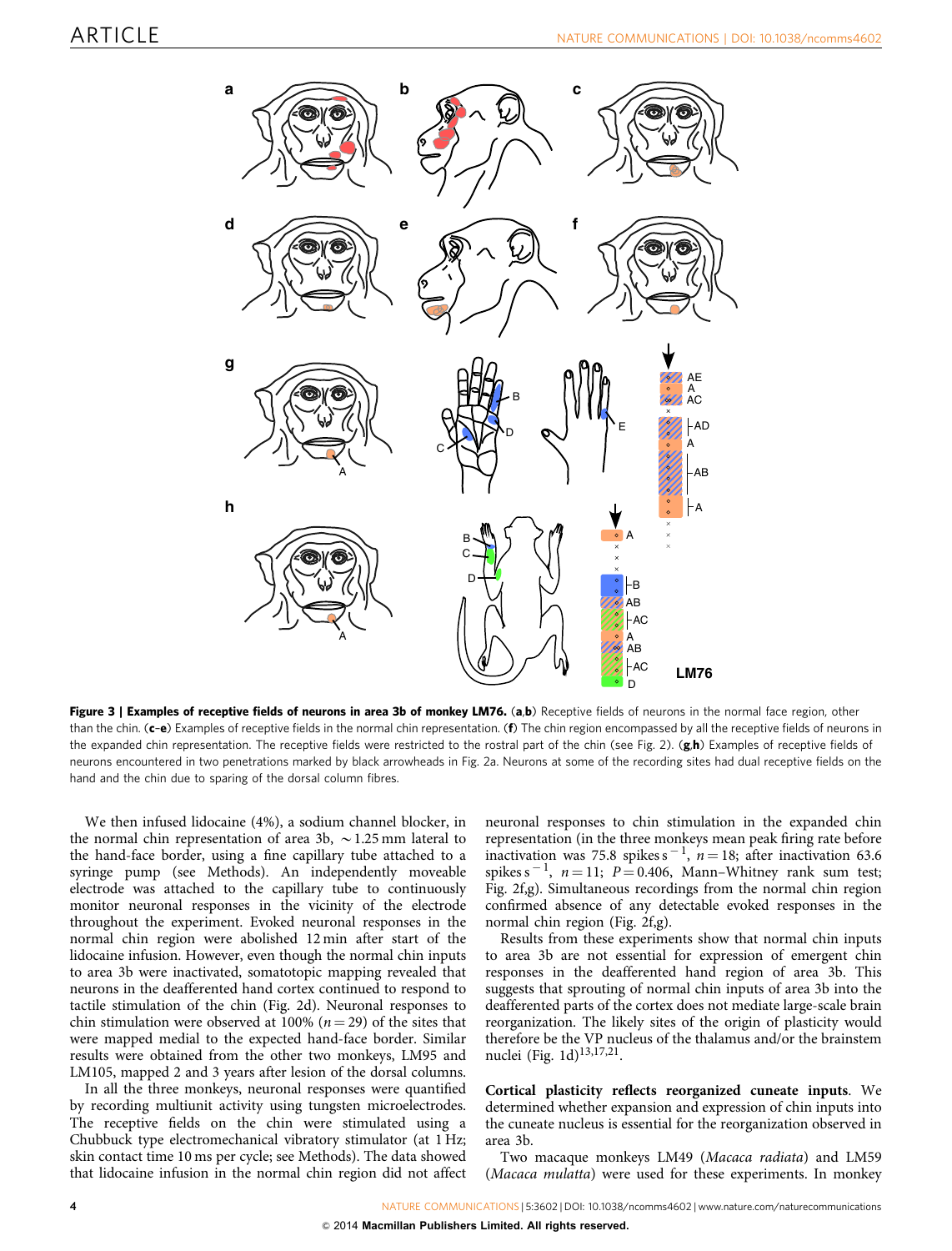

Figure 4 | Somatotopy in the cuneate nucleus and area 3b in monkey LM49 with chronic lesion of the dorsal columns. (a) Reorganized somatotopy in area 3b showing expansion of the chin responsive area. (b) Reconstruction of the spinal cord lesion site showing extent of the lesion. (c) An outline diagram of a coronal section of the medulla showing locations of the cuneate (Cu), spinal trigeminal (Trig) and gracile (Gr) nuclei. Shown below is the somatotopy along seven electrode tracks through three rostrocaudal levels of the cuneate nucleus of monkey LM49 with chronic lesion of the dorsal columns. Receptive fields at most of the recording sites were either on the chin (orange) or on the arm (green) and shoulder. Dual receptive field at one of the sites is illustrated. The numbers below refer to the section numbers, each section was 36 µm thick. D, dorsal; M, medial. Scale bars, 1 mm. For other conventions see Fig. 2.

LM49, 14 months after transection of the left dorsal columns at C4/C5 level, we mapped contralesional area 3b to determine the extent of chin expansion. As expected, neuronal responses to the chin stimulation were observed in the entire mapped extent of the deafferented hand cortex (7.1 mm; Fig. 4a). Responses to stimulation of the chin were evoked at 100% ( $n = 159$ ) of the responsive sites in the deafferented hand cortex.

We then mapped the brainstem nuclei of this monkey to determine whether the cuneate nucleus, which normally receives inputs from the hand and the arm, also undergoes large-scale reorganization. Expansion of face representation into the cuneate nucleus of monkeys with chronic deafferentation has not been described before. We made 11 electrode penetrations through the rostrocaudal extent of the cuneate nucleus. Neurons responded to touch on the chin at 85.5% of the recording sites  $(n = 62)$ , although at most of these site responses to stimulation of the arm or shoulder were also present (Fig. 4c). Of the remaining sites, neurons at one site had receptive field on the arm, at one site on the shoulder, and at seven sites no responses were observed to touch on any part of the body. All the emergent face receptive fields in the cuneate nucleus were on the rostral chin (Fig. 4c), a skin region innervated by mandibular branch of the trigeminal nerve<sup>28</sup>. The chin receptive fields in the cuneate nucleus were similar to the chin receptive fields in the reorganized area 3b. Neurons in the cuneate nucleus normally do not respond to tactile stimulation of the chin<sup>29-31</sup>.

In next part of the experiment we placed an array of eight tungsten microelectrodes in area 3b to simultaneously record from the normal chin and the expanded chin representations (Fig. 5). Two of the electrodes, separated by  $350 \,\mu m$ , were in the normal chin region, and six electrodes, covering 3.3 mm of the cortex, were in the deafferented hand region (Fig. 5a). Simultaneous neuronal recordings were done from the cuneate nucleus (Fig. 5d) and area 3b (Fig. 5g) while stimulating receptive fields on the chin (Fig. 5c; 1 Hz; skin contact time 10 ms per cycle; see Methods). We then inactivated neurons in the cuneate nucleus by injecting lidocaine using a fine capillary tube (see Methods).

Lidocaine was injected at four sites spanning 3 mm rostrocaudally, at a depth of  $700-1,500 \,\mu m$  from the surface of the medulla (2 or 4  $\mu$  per site at 4  $\mu$  min<sup>-1</sup>). Total time for completing all the four injections was 13 min. The capillary was removed and recording electrodes were placed in the cuneate and the spinal trigeminal nuclei to ascertain that neurons in the cuneate nucleus were inactivated (Fig. 5e) whereas the adjacent trigeminal nucleus was not affected (Fig. 5f). Recordings from the electrode array in area 3b revealed that inactivation of the cuneate nucleus completely abolished neuronal responses to chin stimulation in the deafferented hand region of area 3b (Fig. 5h) without affecting responses in the normal chin representation (mean peak firing rate before inactivation,  $159.8$  spikes  $s^{-1}$ ; mean peak firing rate post-inactivation, 165.7 spikes  $s^{-1}$ ;  $P = 1.0$ , Mann–Whitney rank sum test,  $n = 3$ ). Throughout the recording session, activity in the cuneate nucleus was simultaneously monitored to ensure that it remained inactivated.

After the neuronal recordings described above were done, area 3b was mapped more extensively. No responses to stimulation of the chin were evoked anywhere in the mapped deafferented hand region (Fig. 5b). We continued to monitor neuronal activity in the cuneate nucleus and area 3b until inhibitory effects of lidocaine wore off and responses to tactile stimulation of the chin in the cuneate nucleus returned. We observed that evoked responses to chin stimulation in the deafferented hand region of area 3b also returned simultaneously.

In a second monkey, LM59, with lesion of the dorsal columns at C5 level, chin expansion was observed in the cuneate nucleus and area 3b (Fig. 6). Since the lesion of the dorsal columns was nearly complete (Fig. 6c), neurons in area 3b responded to touch on the hand at only one recording site (Fig. 6b). Multiunit mapping of the cuneate nucleus revealed that neurons responded to chin stimulation at 48% of the recording sites ( $n = 150$ , recorded in 22 penetrations through the cuneate nucleus; Fig. 6a). Out of these, at 12.5% of the sites, we encountered dual receptive fields on the chin and arm, or chin and shoulder/occiput. At the remaining 52% recording sites, neurons either responded to touch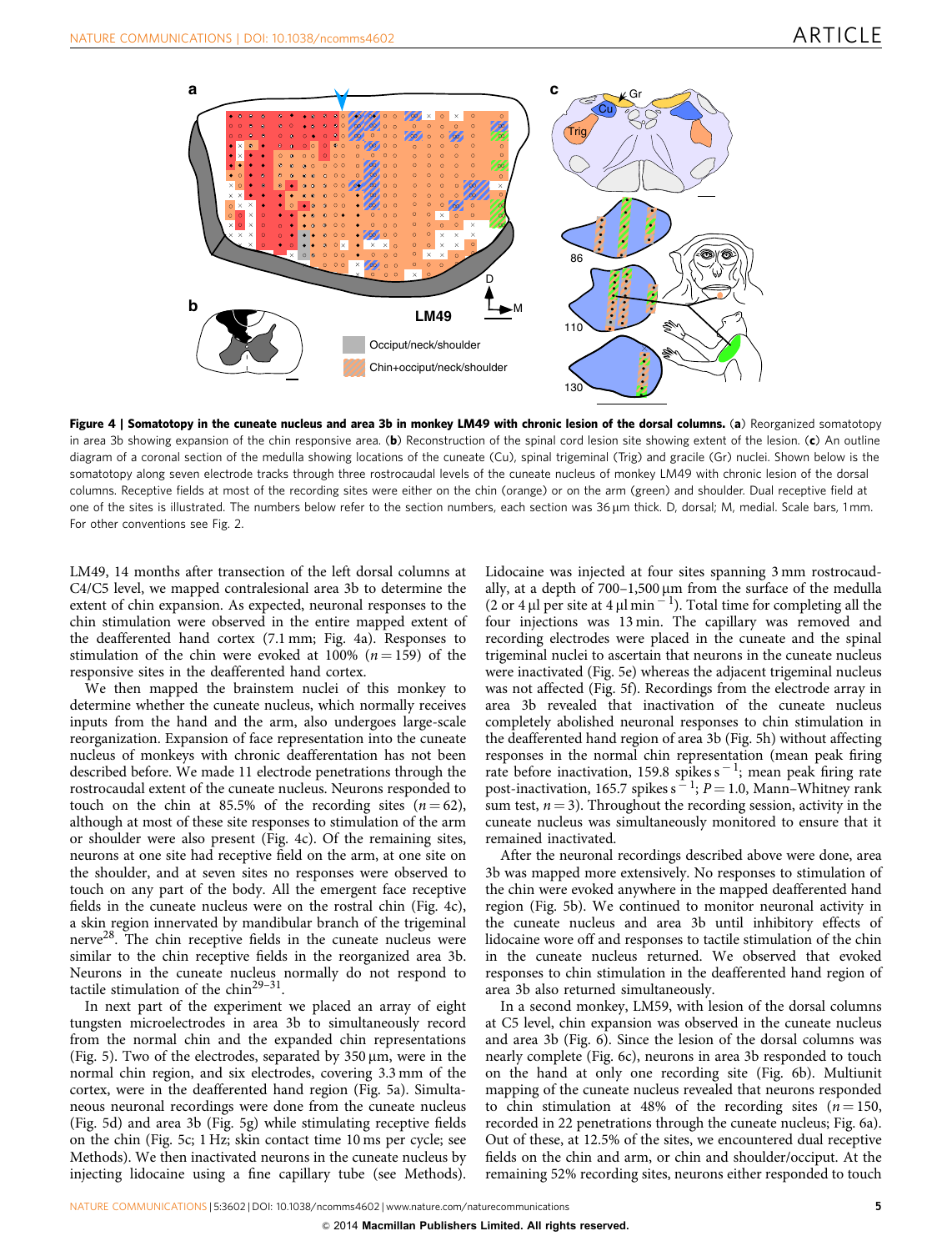

Figure 5 | Inactivation of the cuneate nucleus abolished observed cortical reorganization in monkey LM49. (a) Approximate locations of the electrode tips of the 8-electrode array (see 'Methods'). For reference somatotopic map transposed from Fig. 4a is shown in low key. (b) Reconstruction of the posterior bank of the central sulcus showing that neuronal responses in the normal chin representation were not affected by lidocaine infusion in the cuneate nucleus. However, responses to tactile stimulation of the chin were not evoked in the deafferented hand area at any of the mapped sites. Recordings were done by moving the electrode array through the depth of the sulcus. (c) Location of the stimulation site on the chin (black dot) during recordings for graphs shown in panels 'd-h' (d) PSTH and waveforms of multiunit responses to stimulation of the chin at a recording site in the cuneate nucleus (blue) before lidocaine infusion. (e) After inactivation of the cuneate nucleus by lidocaine, neuronal responses to chin stimulation in the cuneate nucleus were abolished. These recordings and those shown in 'h' were done simultaneously. (f) Neuronal responses in the adjacent spinal trigeminal nucleus were not affected by injection of lidocaine in the cuneate nucleus. (g) PSTH showing multiunit responses in area 3b to chin stimulation at recording sites shown in 'a' before infusion of lidocaine in the cuneate nucleus. (h) Neuronal responses at the same sites after lidocaine infusion. Responses in the normal chin region were intact, while those in the deafferented hand cortex were abolished. The y-axis scales for the corresponding graphs in 'g' and 'h' are same. These recordings and those shown in 'e' were done simultaneously. Scale bars, 1 mm. For other conventions see Fig. 2.

on the arm, occiput/shoulder/neck and face, or they were unresponsive.

We then placed an array of electrodes in area 3b. The lateralmost electrode of the array was in the normal chin region and the medial three electrodes were in the deafferented hand cortex, one of which was near the hand-face border. Another microelectrode was placed in the cuneate nucleus and the chin was stimulated at 1 Hz as described above. After recording neuronal responses simultaneously from area 3b and the cuneate nucleus (Fig. 6d,e and f), we inactivated neurons in the cuneate nucleus by injection

of lidocaine. Lidocaine was injected at four rostrocaudal sites at a depth of  $800 \mu m$  from the surface of the medulla. At each of the two caudal sites 4 µl of lidocaine, and at the two rostral sites 3 µl of lidocaine, was injected. Post-inactivation recordings were started 17 min after the last injection. We verified that neurons in the adjacent trigeminal nucleus continued to respond to stimulation of the chin during the period when the cuneate nucleus was inactivated (Fig. 6g). Recordings from the electrodes in the cortex showed that neurons in the normal chin representation continued to respond to stimulation of the chin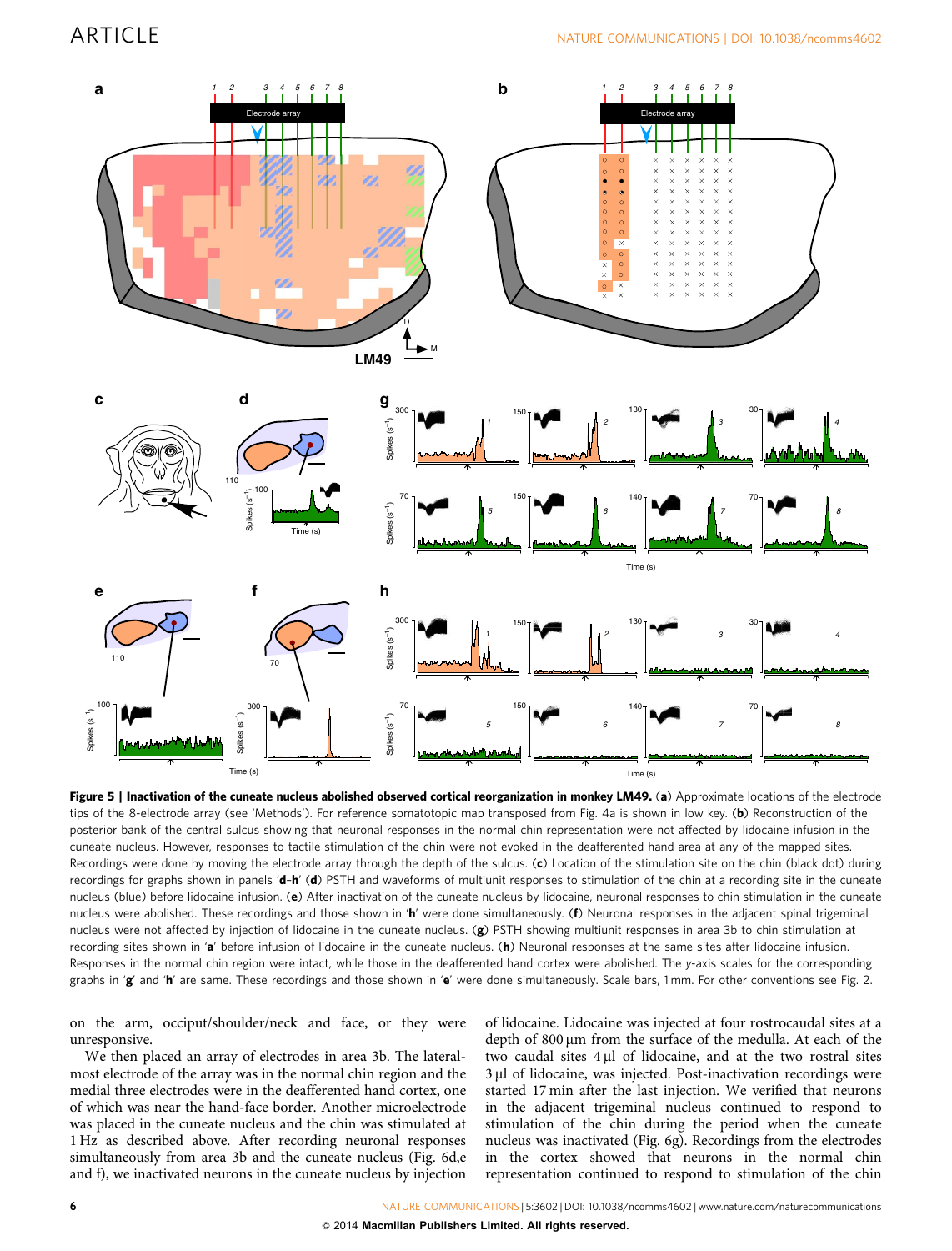

Figure 6 | Inactivation of the cuneate nucleus abolished responses to chin stimulation in the deafferented parts of area 3b in monkey LM59. (a) Outline drawings of the cuneate nucleus from three different rostrocaudal coronal sections of the medulla showing locations of the receptive fields in 10 different electrode penetrations. Note extensive responses to stimulation on the chin. (b) Approximate locations of the electrode tips in area 3b (see 'Methods'). For reference somatotopic map derived separately is placed in the background, which also shows expansion of the chin responsive region in the deafferented hand cortex. (c) A reconstruction of the spinal cord in a coronal plane showing the extent of the dorsal column lesion. (d) PSTH and waveforms of neuronal responses to stimulation of the chin at a recording site marked by deep red dot in the cuneate nucleus (blue) before lidocaine infusion. Two responsive units are clearly discernable. (e) PSTH showing multiunit responses in area 3b to chin stimulation at recording sites shown in 'b' before infusion of lidocaine in the cuneate nucleus. (f) Location of the stimulation site on the chin (black dot) during recordings for graphs shown in panels 'd', 'e', 'g' and 'h'.  $(g)$  PSTH showing that neuronal responses in the spinal trigeminal nucleus were not affected by injection of lidocaine in the adjacent cuneate nucleus. (h) Neuronal responses at the same sites as for recordings shown in 'e' after lidocaine infusion. Responses in the normal chin region were intact, while those in the deafferented hand cortex were abolished. The x-axis range is from 100 ms before the stimulation onset (arrow) to 100 ms post-stimulus onset for 'e' and 'h', and from 400 ms pre-stimulus onset to 400 ms post-stimulus onset for 'd' and 'g'. Scale bars, 1 mm. For other conventions see Figs 2, 4 and 5.

as before; whereas neurons recorded from the electrodes in the expanded chin representation no longer responded to the chin stimulation (Fig. 6h).

These data clearly show that large-scale expansion of the chin inputs into the deafferented hand region of area 3b depends on inputs from the reorganized cuneate nucleus of the brainstem.

#### **Discussion**

Brain reorganization following deafferentations due to injuries has been most extensively studied in the cortex because neocortex is regarded as the most plastic part of the mammalian brain and it is easily accessible to experimental investigations. However, our results presented here unequivocally show that expansion of chin inputs into the deafferented hand region of area 3b is due to changes taking place in the brainstem nuclei. If the information flow from the reorganized cuneate nucleus of the brainstem is interrupted, the reorganized cortex becomes silent.

The possibility that sprouting from the spinal trigeminal nucleus into the cuneate nucleus likely mediates face expansion was first suggested by Pons and others<sup>5</sup>. It has been a favourite hypothesis to explain large-scale brain reorganization for many reasons. One, the brain reorganization is seen as early as 6–10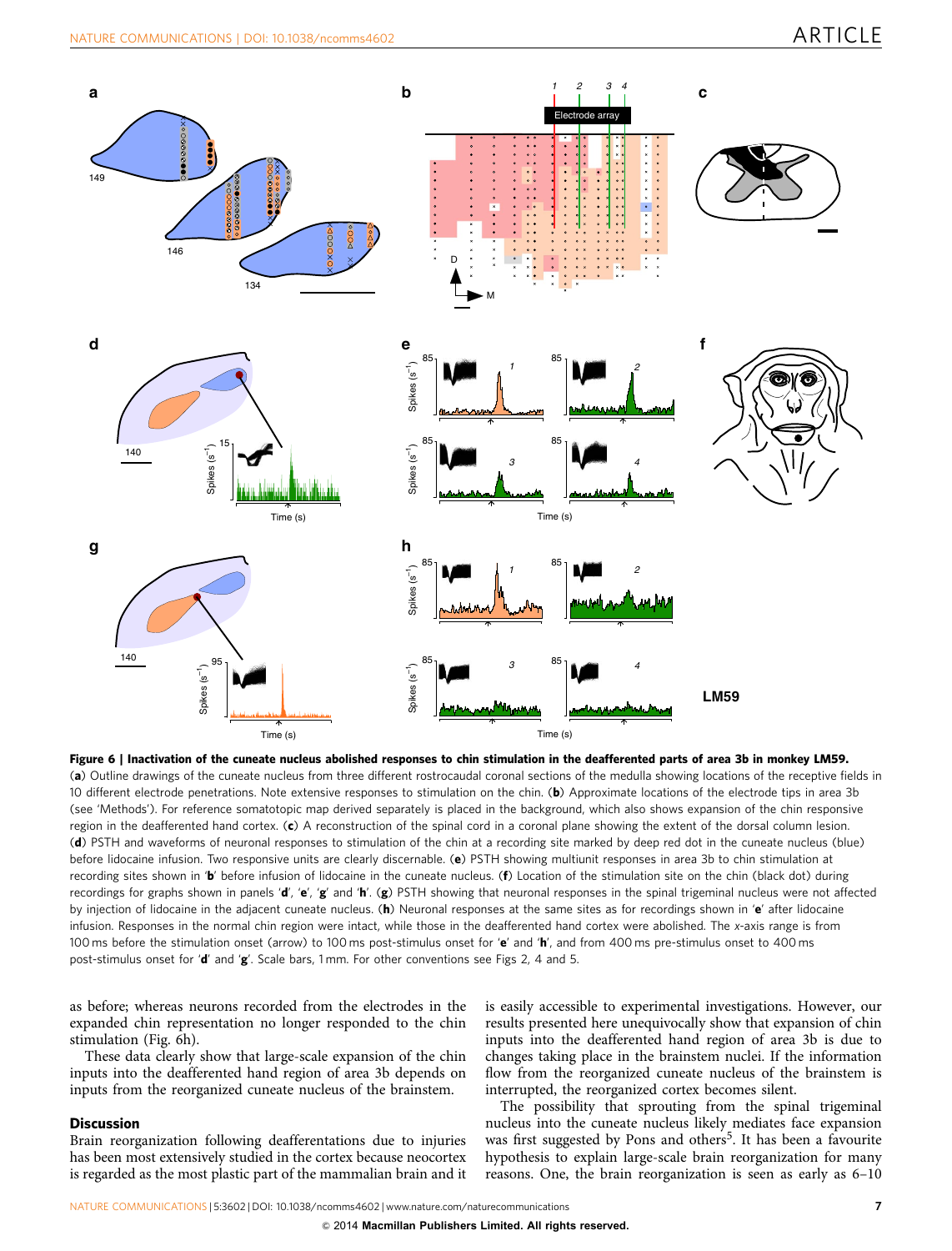

Figure 7 | Examples of electrolytic lesions and fluorescently labelled electrode tracks. (a) A photomicrograph through the central sulcus (CS) showing an electrode track (green arrows) marked by coating the electrode with DiI before insertion in area 3b of monkey LM49. The top part of the track is highly fluorescent, while the bottom part is faint because it was mainly located in the adjacent section. Borders of areas 1, 3b, 3a and motor area 4 were drawn with the help of adjacent Nissl and cytochrome oxidase (CO)-stained sections. (b) A composite of photomicrographs through the medulla of monkey LM49 showing fluorescent track (green arrow) made in a manner similar to 'a'. Outlines of the spinal trigeminal nucleus (Trig), cuneate nucleus (Cu) and the gracile nucleus (Gr) are shown. Scale bars, 1 mm.

months post-injury<sup>1,22,32</sup>. Since topographic representations in the small brainstem nuclei are highly compressed, growth for only a short distance would be adequate for the large-scale reorganization ( $\sim$  0.2–2 mm in the medulla versus 7–14 mm in area 3b). Two, reorganization results in expression of chin inputs in the deafferented hand region<sup>2,3</sup>; since chin inputs in the spinal trigeminal nucleus lie adjacent to the cuneate nucleus<sup>22,33,34</sup>, they are most likely to sprout into the deafferented cuneate nucleus<sup>5,13,35</sup>. Moreover, growth of chin inputs from the trigeminal nucleus into the cuneate nucleus has been reported in monkeys with dorsal column injuries<sup>22</sup>. Finally, because of high fidelity of connections between isorepresentations along the somatosensory pathway, expansion of chin inputs into the cuneate nucleus will automatically reflect as chin expansion in the deafferented hand regions of the somatosensory thalamus and cortex<sup>13</sup> (Fig. 1).

Our data also rule out thalamic-mediated plasticity, because, if reorganization in the VPL nucleus was due to expansion of the chin inputs from ventroposterior medial nucleus, inactivation of the cuneate nucleus would not completely eliminate the emergent chin expansion in the cortex. Possibility of other novel connections that could reactivate the hand region of area 3b viz. growth of collateral projections from the trigeminal nucleus to VPL or from VPM to the hand cortex (Fig. 1d) is also similarly ruled out.

More restricted deafferentations such as nerve injuries, amputations or transection of some of the dorsal roots from the hand result in more limited cortical plasticity in adult primates. In such cases, the reorganization is restricted to the representation of the same body part. The reorganization is also observed in the cuneate nucleus and VPL of the thalamus<sup>30,36-38</sup>. The nature of reorganization is broadly similar across these sites, although the fine details vary as discussed below. Thus, it remains likely that plasticity following injuries in the somatosensory system is due to changes in the brainstem nuclei, which are propagated upstream. There are reports of sprouting in the spinal cord as well as the cuneate nucleus following therapeutic amputations of the  $arm^{39}$  and restricted transection of the dorsal roots from the hand<sup>40</sup>. However, it is not known whether the cuneate nucleus reorganization is critical for expression of the thalamic and cortical plasticity in these cases. Similarly, no causal relationship between cortical growth and plasticity was shown in monkeys with forelimb amputations<sup>25</sup>.

Although change in one part of the brain has wide-ranging effects throughout the system, details of reorganization at each level in the pathway could be different due to influence of local

mechanisms. Differences in the nature of reorganization between area 3b and the cuneate nucleus after median and ulnar nerve injuries<sup>30</sup>, VPL and area 3b after chronic spinal cord injuries<sup>2</sup> or after limb amputations<sup>37</sup> have been described. These could be due to specific nature of the ascending projections, local intrinsic circuitry and the feedback network at each level. For example, in the primary visual cortex matched binocular lesions of retina result in filling-in of the resulting scotoma by the surrounding visual field, a change of 6–8 mm, which is mediated by sprouting of horizontal cortical connections<sup>23,24</sup>. After such injuries, unlike the somatosensory system, no reorganization was observed subcortically in the lateral geniculate nucleus $41$ . Furthermore, deafferentation-induced mechanisms operating at different levels can further modify details of the reorganization. The mechanisms can include unmasking and growth of pre-existing connections, changes in neurotransmitter levels and withdrawal of terminals due to deafferentation<sup>20,27,36,42-44</sup>.

Brain reorganization has been proposed to cause phantom sensations $7-9$  and mediate therapy-induced recoveries by potentiation of uninjured pathways<sup>10</sup>. Our results from these experiments establish critical role of expansion of chin inputs in the cuneate nucleus for expression of cortical plasticity and suggest possible therapeutic target sites to clinically control brain reorganization.

#### Methods

Animals. Five adult male macaque monkeys were used in these experiments. Three of the monkeys, LM59, LM76 and LM105, were Macaca mulatta, and two, LM49 and LM95, were Macaca radiata. Monkey LM105 was used previously for other experiments<sup>45</sup>. Monkeys LM49 and LM95 were 13.5 and 12.7 years old at the time of the spinal cord lesion. Monkeys LM59, LM76 and LM105 were adults and weighed 11.3 kg, 9.3 kg and 7.3 kg at the time of the lesion. Exact age of these monkeys is not known since they were not born in the animal facility. The animal protocols were approved by the Animal Ethics Committee of the National Brain Research Centre, and the Committee for the Purpose of Control and Supervision of Experiments on Animals (CPCSEA), Government of India. The procedures conformed to NIH guidelines.

Dorsal column lesions. The animals were anaesthetized using a mixture of ketamine  $(8 \text{ mg kg}^{-1}, \text{IM})$  and xylazine  $(0.4 \text{ mg kg}^{-1}, \text{IM})$ . Further supplemental doses of the anaesthetics were given at one-tenth of the initial dose during the course of surgery as required. Procedures for making lesions of the dorsal columns have been described in detail before<sup>2,3</sup>. In brief, the dorsal neck and the upper back were prepared for surgery, and a midline incision was made in the skin. The muscles were retracted to expose the vertebrae. A small laminectomy was done, dura was incised and the dorsal columns were sectioned unilaterally from midline to the point of entry of the dorsal roots using a pair of sharp fine forceps, taking care to minimize damage to the surface blood vessels. The dura was folded back in place, and the spinal cord was covered with gel foam. Muscles and skin were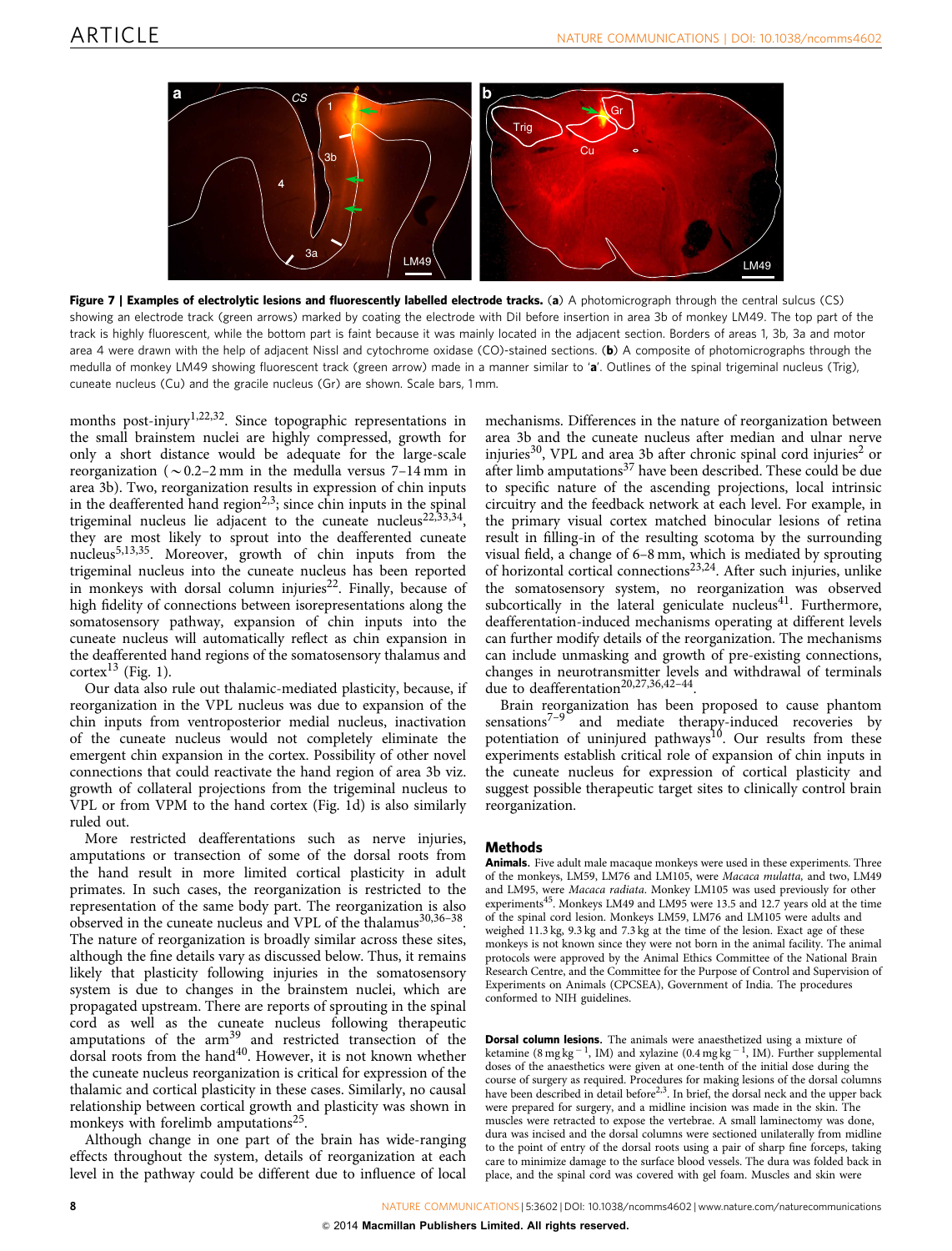sutured in layers, and the animals were allowed to recover from anaesthesia and monitored carefully. The animals were given antibiotics, analgesics and<br>dexamethasone for 5 days post surgery<sup>2</sup>. Heart rate, blood oxygenation levels and core body temperature were continuously monitored during the entire procedure. During the recovery period, the animals were carefully monitored for food and fluid intake. No complications were observed, and the recoveries were uneventful.

Multiunit mapping. Topography of the primary somatosensory cortex, area 3b, was determined using standard multiunit electrophysiological techniques<sup>3</sup>. Receptive fields of neurons were determined at 300–400 um intervals as the electrode was advanced down the posterior bank of the central sulcus. At each recording site, the entire body was thoroughly explored for neuronal responses to light tactile stimulation, taps and movements of joints and muscles. The electrode penetrations were spaced to cover the entire hand and face regions of area 3b. In monkey LM76, 219 recording sites were mapped in 18 penetrations, and in monkeys LM95 and LM105 receptive fields for neurons at 249 and 220 sites were determined in 18 and 17 penetrations, respectively. Finally, in monkeys LM49 and LM59, 21 and 22 penetrations were made and receptive fields determined at 289 and 240 recording sites, respectively.

For mapping the brainstem nuclei in monkeys LM49 and LM59, the head of the animal was stabilized in a stereotaxic frame with the neck in a dorsiflexed position. A midline incision was made over the medulla, and the neck muscles were retracted. A small part of the occipital bone overlying the cerebellum was removed carefully using a pair of rongeurs. Ventral most part of the vermis was removed by subpial aspiration for better access to the medulla. Dura over the fourth ventricle was reflected to expose the brainstem up to 1.2 mm rostral to obex. For mapping, the microelectrode was positioned approximately perpendicular to the dorsal surface of the medulla. The electrode was advanced using hydraulic microdrive (David Kopf Instruments, CA, USA), and receptive fields of neurons were determined every 100 or 200 µm along the dorsoventral axis. In monkey LM49 we mapped receptive fields at 55 recording sites in 11 electrode penetrations, while in monkey LM59 we mapped 110 sites in 22 electrode penetrations. The penetrations were made with a goal to cover the entire cuneate nucleus, large parts of the spinal trigeminal nucleus and parts of the gracile nucleus.

To identify the orientations and locations of the electrode tracks in area 3b and the brainstem nuclei, few tracks were marked by passing a current of  $10 \mu A$  as the electrode was slowly withdrawn. In some of the monkeys, we also marked few tracks by coating the electrode with fluorescent dye, DiI before insertion (Fig. 7; see ref.2).

Cortical inactivation. Normal chin region in area 3b was inactivated in monkeys LM76, LM95 and LM105. Lidocaine (4%, Neon Laboratories Ltd, India) was infused approximately 0.8–1.5 mm from the hand-face border using a fine capillary tube46,47. The capillary tube was attached to a 1-ml syringe loaded with lidocaine and fitted to a syringe pump (Harvard Apparatus, MA, USA). The glass capillary was held in place by a custom-built device that could also hold up to two independently moveable electrodes. This device facilitated simultaneous lidocaine infusion and recording of neuronal activity in the vicinity of the capillary to monitor the extent of inactivation.

The infusion protocol consisted of an initial bolus of  $10-15$   $\mu$ l at a rate of  $4 \mu$  min<sup>-1</sup>, followed by continuous infusion at a slower rate (0.5  $\mu$  min<sup>-1</sup>), which was maintained throughout the mapping and recording sessions. A second bolus was given 30–40 min later. The rate of infusion and the location of the injections were standardized from our experiments in a normal monkey to ensure complete inactivation of the normal chin region without affecting the cortex medial to the hand-face border. The recordings were started when no chin responses could be evoked in the normal chin region.

Cuneate inactivation. The cuneate nucleus was inactivated in monkeys LM49 and LM59 using a capillary tube as described above. Lidocaine (4%) was injected at four sites spanning 3 mm rostrocaudally at a depth of  $700-1,500 \,\mu m$  from the medullary surface. At each site 2 or 4  $\mu$ l lidocaine was injected at the rate of 4  $\mu$ l min<sup>-1</sup>. Care was taken while selecting the site and volume of injections<sup>46</sup> to avoid spread of lidocaine to the adjacent spinal trigeminal nucleus and the ventrally located respiratory centres. Evoked neuronal responses to tactile stimulation of the chin were recorded simultaneously from the normal chin and deafferented hand regions of area 3b and the brainstem nuclei.

Quantification of neuronal responses. Punctate stimuli were delivered on the chin or the hand by a Chubbuck type electromechanical stimulator (CS-525 Tactile Stimulator, Cantek Metatron Associates, USA). The train of stimuli consisted of periodic skin contact with a probe (tip diameter, 5 mm) for 10 ms every 1 s or for 25 ms every 2 s. For stimulation of the chin, hairs were trimmed to about 1 mm length to avoid unwanted spread of the stimulus. In a single recording session, 300 stimuli were delivered.

Recordings were made using both a single electrode and custom-built multielectrode arrays of parylene-coated tungsten microelectrodes (1 M $\Omega$  at 1 kHz, Microprobe, MD, USA). The extracellular voltage signals were acquired using Multichannel Acquisition Processor (MAP; Plexon, Dallas, Texas, USA). The

signals were band-pass filtered between 150 Hz and 8 kHz, digitized at 40 kHz and stored for offline sorting and analyses. The spike data were sorted into multiunit clusters using Plexon Offline Sorter (Plexon, Dallas, Texas, USA).

Timestamps of the spikes and the stimulus events were used to plot peristimulus time histograms using Neuroexplorer software (version 4.095; Plexon, Dallas, Texas, USA). The data were exported to MATLAB (The Mathworks, Natick, MA, USA) for further analyses. The spike timings were binned into 1-ms bins to plot the histograms. The histograms were smoothed with a boxcar filter (filter width, three bins). Background activity was defined as the mean firing rate during the 100 ms period before onset of the stimulus. Neurons were considered to be responsive (that is, a peak was present) when value of three consecutive bins exceeded the background activity plus 3 s.d. Peak firing rate was the highest bin value during the response period.

Statistical analysis. Mann-Whitney rank sum test was used to statistically compare peak firing rates of neurons in response to chin stimulation in the expanded chin representation of monkeys LM76, LM95 and LM105 before and after inactivation of the normal chin representation in area 3b. In monkeys LM49 and LM59, peak firing rates of neurons in the normal chin representation of area 3b were statistically compared using Mann–Whitney rank sum test before and after inactivation of the cuneate nucleus with lidocaine. The differences were considered to be statistically significant if  $P < 0.05$ .

Histology. After completion of the entire experiment, the monkeys were perfused transcardially as described before<sup>3,32</sup>. After perfusion, the brain was removed, the cortex separated from the subcortical tissue, blocked and cryoprotected in 30% sucrose. Cortex surrounding the central sulcus was blocked, frozen and cut into 50-mm thick sections on a sliding microtome in a plane perpendicular to the central sulcus, which is slightly off the parasagittal plane. Series of adjacent sections from the cortex were stained for Nissl substance, cytochrome oxidase (CO) activity<sup>48</sup> and acetylcholine esterase activity<sup>49</sup> to help identify electrode tracks and to determine architectonic boundaries between different cortical areas. One series of sections was mounted unstained to locate fluorescently labelled electrode tracks (Fig. 7a). For monkey LM59, the cortex was flattened and cut parallel to the pial surface, and alternate sections were stained for myelin<sup>2</sup>.

Medulla was cut coronally into 36- or 40-µm-thick sections. A series of alternate brainstem sections was stained for cytochrome oxidase activity to visualize boundaries of nuclei and the electrolytic lesions. The second series was mounted unstained to examine fluorescently labelled electrode tracks (Fig. 7b).

The spinal cord was also removed, cryoprotected as above and cut at 40- or 50-mm-thick sections in a horizontal plane. The sections were mounted unstained and observed under dark-field illumination for reconstruction of the lesion site (see below).

Reconstruction of the somatosensory map in area 3b. Neuronal responses were qualitatively classified based on the kind of the stimulus required into those requiring light touch, hair stimulation, taps or hard taps, each of which was represented by a different symbol (Fig. 2). The somatotopic map was reconstructed $32$  using Canvas X software. The map was overlaid on a 3-dimensionsal (3D) reconstruction of the posterior bank of the central sulcus made from the histological sections. The 3D reconstruction was done from drawings of the sections digitized by scanning and using serial section manager of Neurolucida software (Microbrightfield, VT, USA). The somatotopic map was aligned to this 3D view with the help of the electrolytic lesions and the fluorescent tracks.

Reconstruction of somatotopic map in the cuneate nucleus. The progression of receptive fields along the dorsoventral axis for each electrode penetration was first reconstructed as described for area 3b. These reconstructions were transferred to outline drawings of the sections of the medulla from appropriate rostrocaudal level. The alignment was done with the help of electrolytic lesions and fluorescent tracks as described above.

Reconstruction of the spinal cord lesion. Drawings of the spinal cord sections in the region of the lesion were made using a microscope equipped with camera lucida. The maximal extent of the lesion and boundaries of the white matter and grey matter were measured and plotted on a graph paper for each section. The corresponding boundaries were joined to visualize the extent of the lesion in a coronal view of the spinal cord<sup>50</sup>.

#### References

- 1. Jain, N., Catania, K. C. & Kaas, J. H. Deactivation and reactivation of somatosensory cortex after dorsal spinal cord injury. Nature 386, 495–498  $(1997)$
- 2. Jain, N., Qi, H. X., Collins, C. E. & Kaas, J. H. Large-scale reorganization in the somatosensory cortex and thalamus after sensory loss in macaque monkeys. J. Neurosci. 28, 11042–11060 (2008).
- 3. Tandon, S., Kambi, N., Lazar, L., Mohammed, H. & Jain, N. Large-scale expansion of the face representation in somatosensory areas of the lateral sulcus after spinal cord injuries in monkeys. J. Neurosci. 29, 12009–12019 (2009).

NATURE COMMUNICATIONS | 5:3602 | DOI: 10.1038/ncomms4602 | www.nature.com/naturecommunications 9